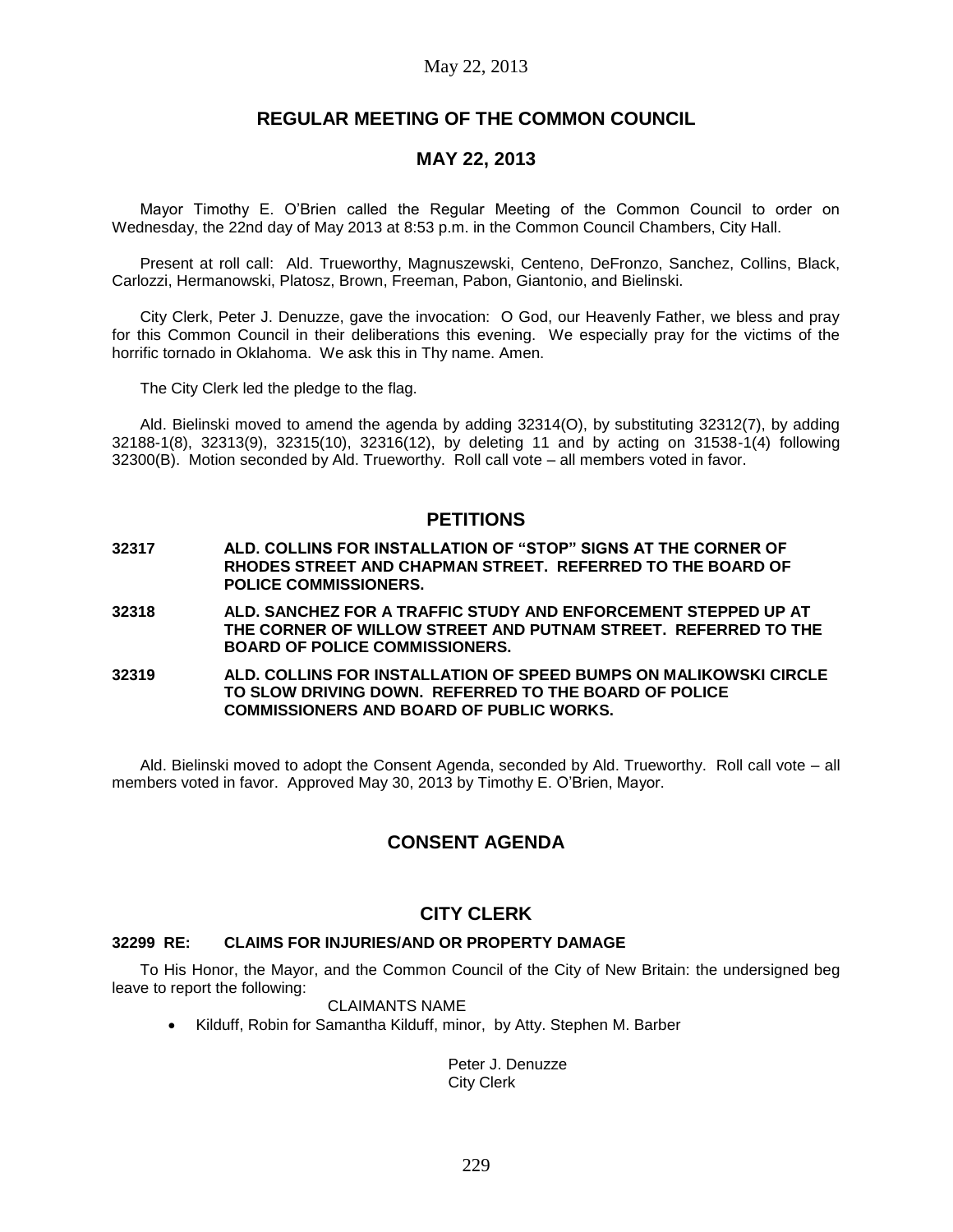# **PURCHASING DEPARTMENT**

# **32301 RE: CHEMICALS AND GASES FOR THE PUBLIC WORKS DEPARTMENT**

To His Honor, the Mayor, and the Common Council of the City of New Britain: the undersigned beg leave to report the following:

Public Bid No. 3729 was solicited and received in accordance with the Purchasing Ordinances of the City of New Britain for Chemicals and Gases for the Public Works Department, Utilities Division that will be utilized at the Water Filtration Plant. Funds are available for this purchase within the Public Works Department, Utilities Division's account number 9303500103-5616, Water Treatment Expenses, Chemicals.

Invitations to bid were solicited and the bid was duly advertised in the New Britain Herald Newspaper, the City and State of Connecticut's Department of Administration Services websites and mailed to fiftynine (59) Chemical and Gas Companies. The Purchasing Agent did not receive any letters from the Chemical and Gas Companies on the mailing list indicating they could not provide a response to the bid request. Responses received are on file in the Town Clerks Office.

The bids were reviewed for conformance to specifications by the Public Works Department, Utilities Division's Administration and the Purchasing Agent. The low bid for Hydro Fluosilicic Acid Liquid, Bulk, was submitted by an out of state bidder, Solvay North America, LLC of Houston TX. The next lowest bidder, H. Krevit & Company, Inc of New haven, CT, who was within 5% of the lowest bidder and is located within the State of Connecticut has provided documentation to the Purchasing Agent that they will lower their price to match the price of the out of state low bidder per City Ordinance Section 2- 578.Therefore the Deputy Director of the Public Works Department, Utilities Division, is recommending the bid be awarded to the following chemical companies, Key Chemicals of Waxhaw, NC, Harcros Chemicals of Nashua, NH, Air Gas USA, LLC of Cheshire, CT, Holland Company of Adams, MA, Carmeuse Lime, Inc of Pittsburg, PA, Monson Companies, Inc, of South Portland ME, Coyne Chemical of Croydon, PA, Univar USA, Inc of Providence, RI and H. Krevit Company, Inc of New Haven, CT who submitted the lowest bid price for the Chemicals and Gas which is highlighted on the attachment. The bid results have also been presented to the Water Commission at their May 8, 2013 meeting. At this meeting they approved the Deputy Director of the Public Works Department, Utilities Division, recommendation to purchase the Chemicals and Gases from the indicated companies.

RESOLVED: That the Purchasing Agent be and is hereby authorized to issue standing purchase orders to Key Chemicals of Waxhaw, NC, Harcros Chemicals of Nashua, NH, Air Gas USA, LLC of Cheshire, CT, Holland Company of Adams, MA, Carmeuse Lime, Inc of Pittsburg, PA, Monson Companies, Inc, of South Portland ME, Coyne Chemical of Croydon, PA, Univar USA, Inc of Providence, RI and H. Krevit Company, Inc of New Haven, CT whose prices are highlighted on the attachment to provide for the Utilities Division's annual Chemical and Gas requirements, per the terms and specifications of Public Bid No. 3729.

> Jack Pieper Purchasing Agent

### **32302 RE: REPAIRS TO A VACALL, VACUUM CATCH BASIN CLEANER – PUBLIC WORKS DEPARTMENT**

To His Honor, the Mayor, and the Common Council of the City of New Britain: the undersigned beg leave to report the following:

In accordance with City Code of Ordinances, Chapter 2, Article VIII, Division 1, Section 2-541 a purchase order has been requested by the Public Works Department for the replacement of a Air Water Separator in their VACALL, Vacuum Catch Basin Cleaner which is currently inoperative. This is an essential piece of equipment. As there are only two (2) VACALLs in the City's fleet and with one (1) being disabled the maintenance of street catch basins and storm drains is being hindered. The City's response to flooding emergencies created by clogged catch basins could be put at risk.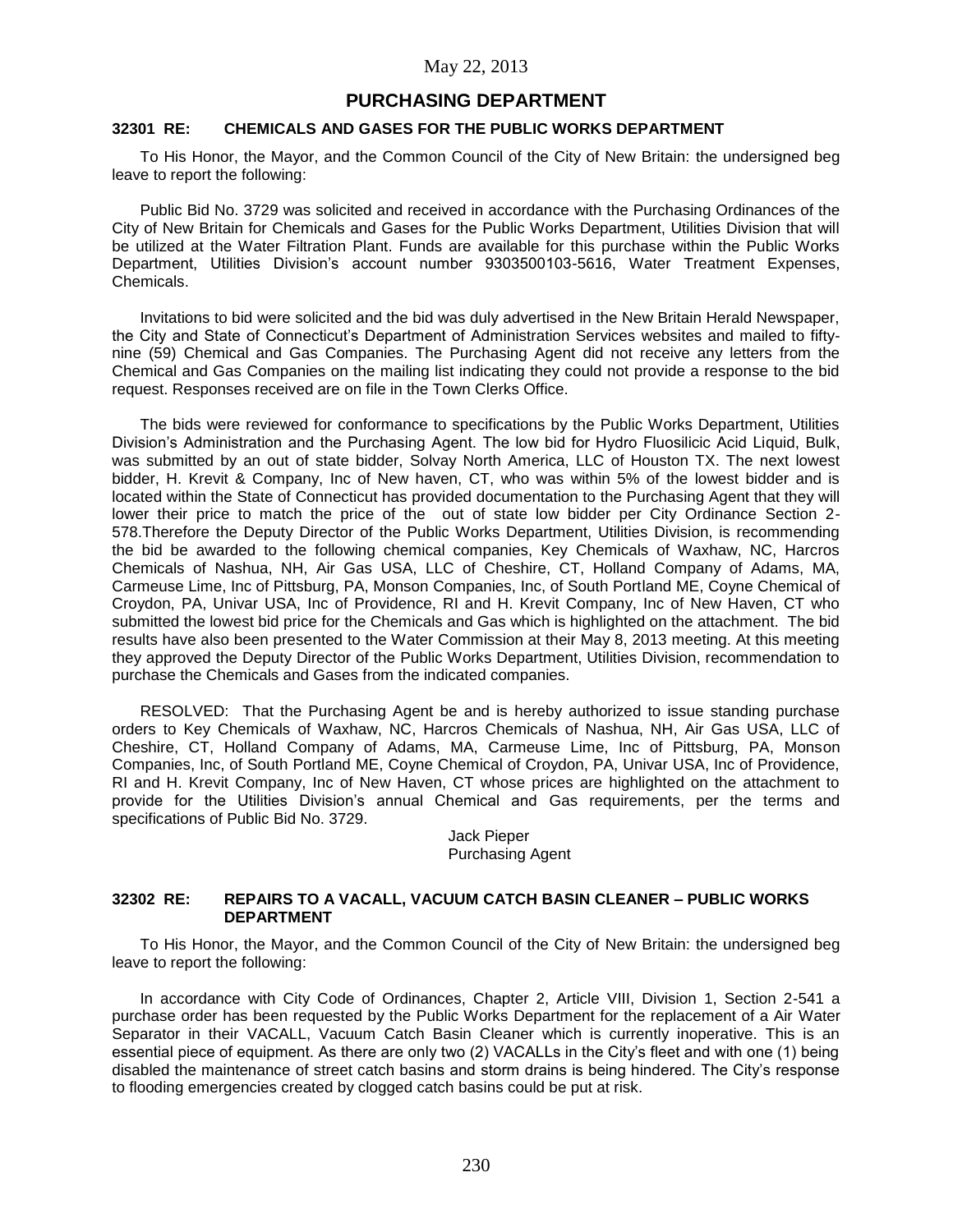Wallingford, CT. Separator

Supplier **Services** Services **Price** Bahr Sales Inc. **Replacement of a Air Water** \$9,708.70

Bahr Sales Inc is a sole source dealer for sales, parts and services in Connecticut for the VACALL Company. The Purchasing Agent has verified this and has documentation from the VACALL Company stating that Bahr Sales Inc is a sole source dealer for them in the state. Bid solicitation for the purchase of the needed replacement of the Air Water Separator would not be beneficial to the City. Funding for the purchase of the Air Water Separator is available in the Public Works Department's Sewer Account 208315101-5436, Maintenance of Equipment and Vehicles.

Resolved: that the Purchasing Agent is hereby authorized to issue a Purchase Order for \$9,708.70 to Bahr Sales, Inc of Wallingford, CT for the Replacement of a Air Water Separator in a VACALL Catch Basin Cleaner for the Public Works Department.

Jack Pieper Purchasing Agent

## **32303 RE: WEB BASED TRAINING FOR THE FIRE DEPARTMENT**

To His Honor, the Mayor, and the Common Council of the City of New Britain: the undersigned beg leave to report the following:

In accordance with City Code of Ordinances, Chapter 2, Article VIII, Division 1, Section 2-541 a purchase order has been requested by the Fire Department for the continuation of their web based training for their firefighters. The company is the sole source supplier of this type of web based training.

| Supplier                | Services           | Price      |
|-------------------------|--------------------|------------|
| <b>Kaplan Solutions</b> | Web Based Training | \$8.004.00 |
| Fort Lauderdale, FL.    |                    |            |

Kaplan Solutions has provided this web based training to the Fire Department last year. Kaplan Solutions is a qualified company that provides web based training for firefighters and other first responders. Kaplan Solutions is still the only company able to provide EMS-physician directed Medic Monthly courses and the only provider of nationally renowned EMS training featuring Bloodborne Pathogens and HIV/AIDS coursework. Kaplan Solutions is the only educational source that is a part of an accredited university offering Fire and EMS continuing education courses. The Purchasing Agent has documentation from the vendor verifying that Kaplan Solutions is the sole source company authorized to provide this type of web based training. Bid solicitation for the purchase of this web based training would not be beneficial to the City. Funding for the purchase of this web based training is available in the Fire Department's account 001212002-5337, General Fund, Recruitment and Training.

Resolved: that the Purchasing Agent is hereby authorized to issue a Purchase Order for \$8,004.00 to Kaplan Solutions to continue providing Web Based Fire and EMSTraining for the Fire Department.

## Jack Pieper Purchasing Agent

## **32304 RE: RIGHT AWAY IMPROVEMENT PROGRAM FOR THE PUBLIC WORKS DEPARTMENT**

To His Honor, the Mayor, and the Common Council of the City of New Britain: the undersigned beg leave to report the following:

Public Bid No. 3711 was solicited and received in accordance with the Purchasing Ordinances of the City of New Britain for the Right Away Improvement Program for the Public Works Department. Funding is available for The Right Away Maintenance Program within the Public Works Department's from account number 0082950302-5454, Street Infrastructure Bond, Construction Contracts.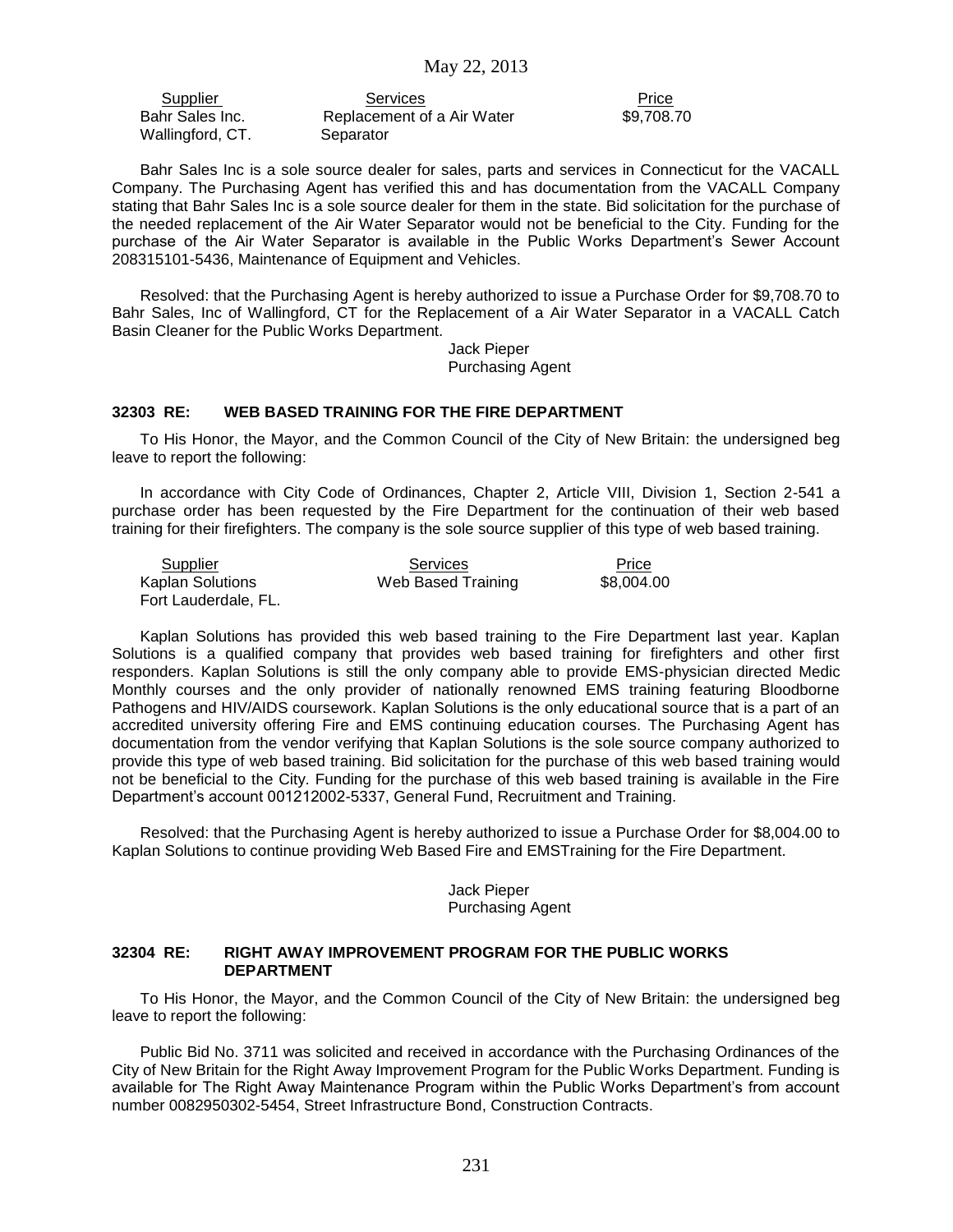Invitations to bid were solicited and the bid was duly advertised in the New Britain Herald Newspaper, the City and State of Connecticut's Department of Administration Services websites and mailed to fortythree (43) Construction Companies. The Purchasing Agent did not receive any letters from Construction Companies on the mailing list indicating that they could not provide a response to the bid request. Responses received are on file in the Town Clerks Office.

The bids were reviewed for conformance to specifications by the Public Works Department Administration and the Purchasing Agent. Therefore the Public Works Director is recommending that the bid be awarded to the following bidders on an On-Call Basis to Martin Laviero Contractor, Inc of Bristol CT, Colossale Concrete, Inc of Berlin, CT, T&S Caminito Concrete of Middletown, CT, Colonna Concrete of Woodbridge, CT and Tabacco & Son Builders, Inc of Bristol, CT. for this service, which will enable the Public Works Department to have the needed right away improvements or repairs started within ten (10) days of notification to the contractor.

RESOLVED: That the Purchasing Agent is hereby authorized to enter into a contract with and authorized to issue purchase orders for individual assignments up to a total of \$300,000.00 with Martin Laviero Contractor, Inc of Bristol CT, Colossale Concrete, Inc of Berlin, CT, T&S Caminito Concrete of Middletown, CT, Colonna Concrete of Woodbridge, CT and Tabacco & Son Builders, Inc of Bristol, CT, on an On-Call Basis for a period effective from June 1, 2013, to May 31, 2015 with an option for the City to extend the term through May 31, 2016 if approved and agreed upon by the Public Works Director for the Right Away Improvement Program at the pricing on the attached and per the terms and specifications of Public Bid No. 3711.

> Jack Pieper Purchasing Agent

# **BOARD OF POLICE COMMISSIONERS**

### **31993-1 RE: INSTALLATION OF "NO PARKING ON THIS SIDE OF STREET" SIGNS ON GOVERNOR STREET FROM BEACH ST. TO SELANDER ST**

To His Honor, the Mayor, and the Common Council of the City of New Britain: the undersigned beg leave to report the following:

The Traffic Safety Bureau supervisor did an assessment of this area and found that parking is currently allowed on the south side of Governor Street and the street is wide enough to accommodate parked vehicles. There have been two (2) accidents in the area in the past three years related to parked vehicles. In September 2010, a vehicle struck two parked cars and the operator fled the scene. In February 2013, a vehicle struck a parked car near 114 Governor Street. The operator was determined to be intoxicated. Neither speed nor a narrowing of the street by parked cars appears to be a factor in either accident. Eliminating parking may make the street appear wider increasing the potential for speeding in this residential neighborhood. The Traffic Supervisor recommended denying this petition.

The Police Board voted to deny this request for the installation of "No Parking on this Side of the Street" signs on Governor Street from Beach Street to Selander Street.

> Jack W. Ferguson II Clerk of the Board

## **32125-2 RE: INCREASED POLICE PATROLS – MARTHA HART PARK – EVENING HOURS**

To His Honor, the Mayor, and the Common Council of the City of New Britain: the undersigned beg leave to report the following: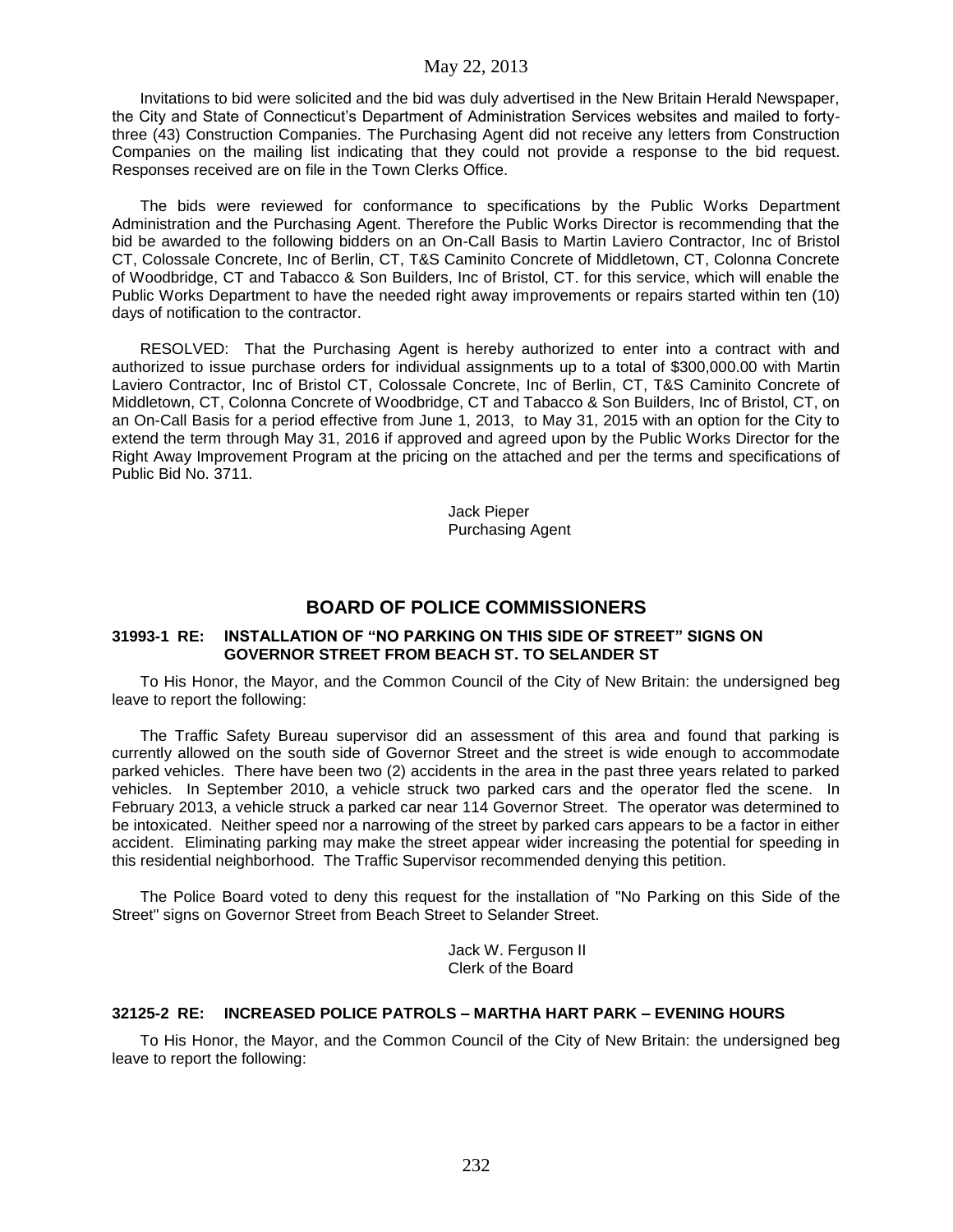The Traffic Supervisor has directed increased patrols at various hours of the evening as police resources permit to monitor compliance with laws and ordinances.

No formal Police Board action is required.

Jack W. Ferguson II Clerk of the Board

#### **32147-2 RE: "NO OVERNIGHT PARKING" SIGNS ON RUSSWIN ROAD**

To His Honor, the Mayor, and the Common Council of the City of New Britain: the undersigned beg leave to report the following:

The Traffic Safety Bureau supervisor did an assessment of this area and found that parking is currently allowed on the south side of Russwin Road, the street is wide enough to accommodate parked vehicles, traffic is minimal and there is no accident history for the area. Traffic Safety personnel conducted a door-to-door survey to ascertain support for the proposed change. A majority of the residents oppose changing the currently permitted on street parking to "No Overnight Parking". The Traffic Supervisor recommended this petition be denied.

The Police Board voted to deny this petition to install "No Overnight Parking" signs on Russwin Road.

Jack W. Ferguson II Clerk of the Board

## **32148-1 RE: "STOP" SIGN IN THE VICINITY OF WIEGANDS DRIVE AND RESERVOIR ROAD**

To His Honor, the Mayor, and the Common Council of the City of New Britain: the undersigned beg leave to report the following:

Traffic Safety Bureau personnel reviewed this intersection and found that Wiegands Drive has a "STOP" sign, but Reservoir Road does not. Reservoir Road is the major roadway, clear sightlines exist and there have been no reported accidents in this intersection in the last three years. "STOP" signs should not be used for speed control as cited in Connecticut Traffic Commission Reg. 14-298-523. No "STOP" sign is warranted. Less than one half mile north is the intersection of Reservoir Road and Victoria Road. Reservoir Road is governed by a four way "STOP" sign at the intersection with Victoria Road.

The Police Board voted to deny this request for a stop sign in the vicinity of Wiegands Drive and Reservoir Road to curb speeding in the area.

> Jack W. Ferguson II Clerk of the Board

## **32194-2 RE: "FIFTEEN MINUTE PARKING" SIGNS IN FRONT OF D'AMATO APARTMENTS**

To His Honor, the Mayor, and the Common Council of the City of New Britain: he undersigned beg leave to report the following:

The Traffic Safety Bureau supervisor did an assessment of this area and found the signs in this area had been changed during the construction of the new Police Headquarters. The intent was to reinstall the "Fifteen Minute Parking" signs once work at the new PD was completed. The Traffic Safety Bureau supervisor instructed the Signal and Control personnel of Public Works to replace the "Fifteen Minute Parking" signs, which has been done.

No formal Police Board action is required.

Jack W. Ferguson II Clerk of the Board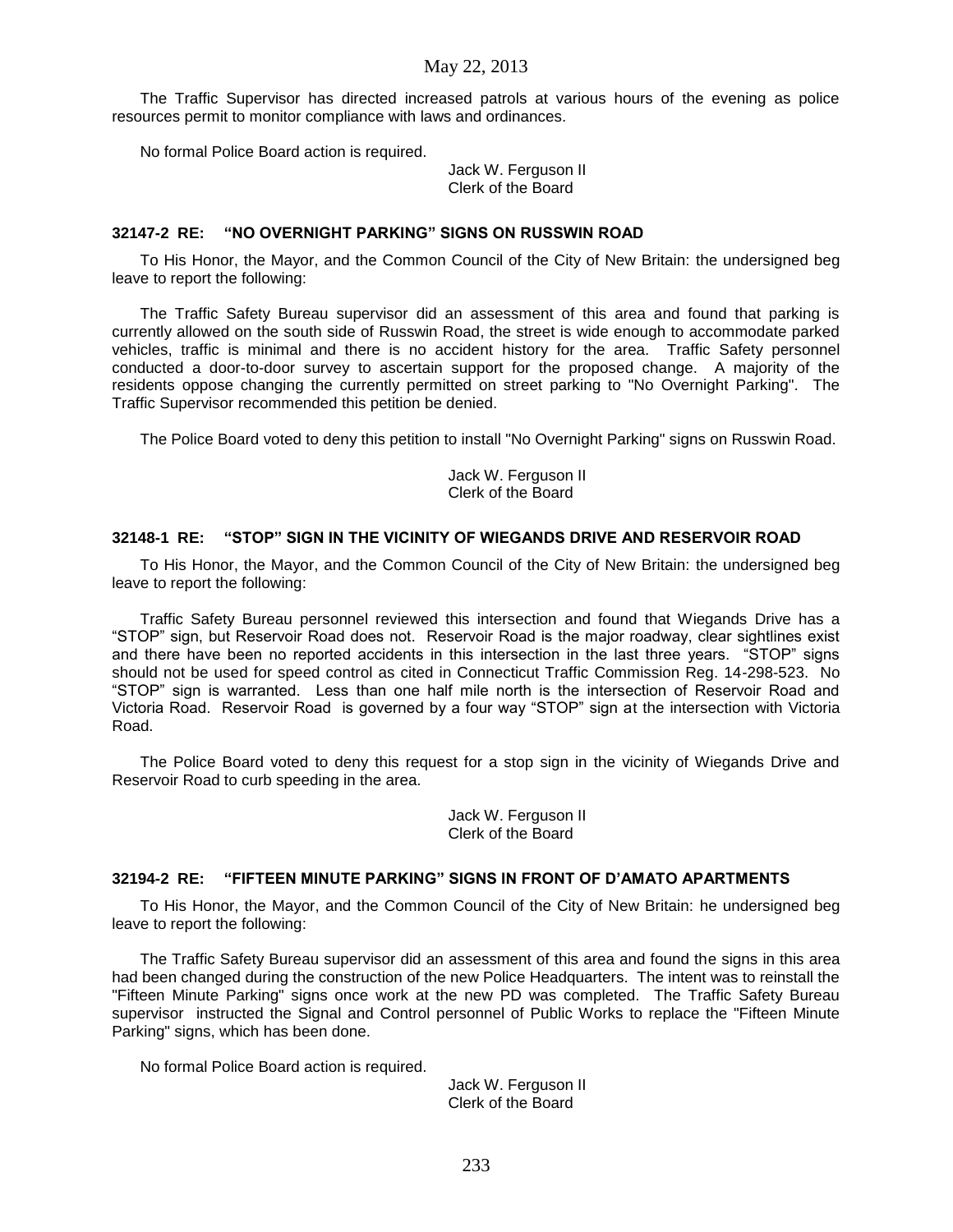# **DEPARTMENT OF PUBLIC WORKS**

## **32305 RE: MAINTAINING CURRENT SEWER USER FEE**

To His Honor, the Mayor, and the Common Council of the City of New Britain: he undersigned beg leave to report the following:

On May 13, 2013 the Board of Public Works, acting as the Water Pollution Control Authority, held a required Public Hearing on the 2013-2014 Sewer User Fee rates.

At its meeting immediately following the Public Hearing, the Board of Public Works approved maintaining the current Sewer User Fee of \$2.84/hcf of water consumption.

> Mark E. Moriarty, Director Public Works

# **TAX COLLECTOR**

## **32306 RE: TAX ABATEMENTS, CORRECTIONS AND REFUNDS**

To His Honor, the Mayor, and the Common Council of the City of New Britain: the undersigned beg leave to report the following:

The Collector of Taxes has referred a list of tax abatements, corrections and refunds. Acceptance and adoption is respectfully recommended.

> Cheryl S. Blogoslawski Tax Collector

# **FINANCE DEPARTMENT**

## **32314 RE: FISCAL YEAR 2013 OPERATING RESULTS**

To His Honor, the Mayor, and the Common Council of the City of New Britain: the undersigned beg leave to report the following:

Attached is an estimation of the FY 13 operating results as of 5/1/2013.

*(Attachment is on file in the Town Clerk's Office)*

Rebecca Salerni Finance Department

# **REPORTS OF STANDING COMMITTEES, BOARDS, COMMISSIONS AND DEPARTMENTS**

# **PURCHASING DEPARTMENT**

## **32300 RE: DOWNTOWN STREETSCAPE IMPROVEMENTS FOR THE PUBLIC WORKS DEPARTMENT**

To His Honor, the Mayor, and the Common Council of the City of New Britain: the undersigned beg leave to report the following:

Public Bid No. 3708 was solicited and received in accordance with the Purchasing Ordinances of the City of New Britain for the Downtown Streetscape Improvements for the Public Works Department. The Downtown Streetscape Improvements are along Main Street and include the installation of brick paver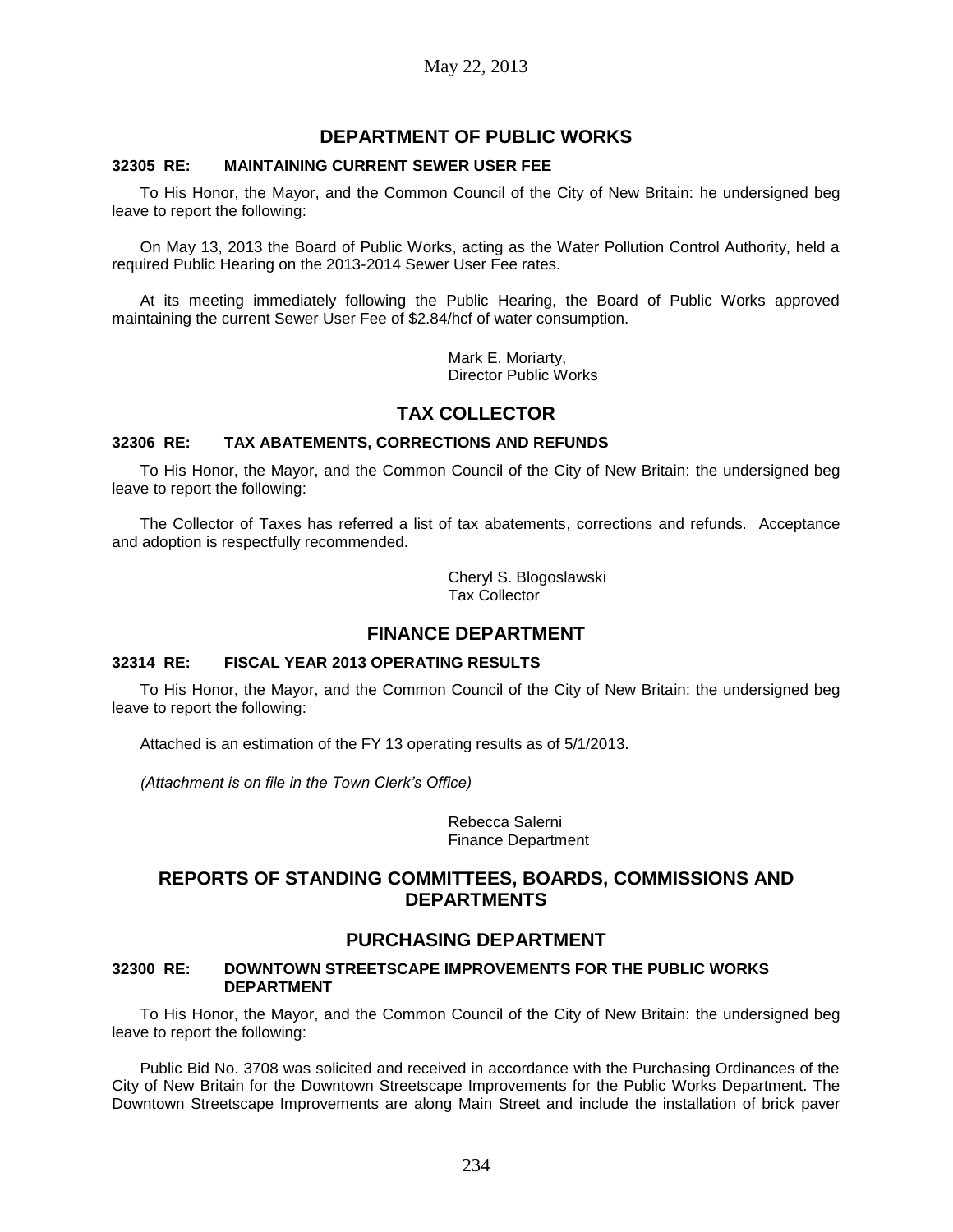sidewalks, planters, street trees, traffic control signal replacement, curb line adjustments and sidewalk bump outs. The City received a Transit-Oriented Development Pilot Program Grant of \$750,000.00 from the State of Connecticut for this project. Funding is available for the Downtown Streetscape Improvements in the Public Works Department's account numbers, 255315006-5454, Transit Oriented Development Grant, Construction Contracts and 0082950302-5454, Street Infrastructure Rehabilitation, Construction Contracts.

Invitations to bid were solicited and the bid was duly advertised in the New Britain Herald Newspaper, the City and State of Connecticut's Department of Administration Services websites and mailed to fortytwo (42) Construction Companies. The Purchasing Agent did not receive any letters from the Construction Companies on the mailing list who indicated that they could not respond to the bid request. Responses received are on file in the Town Clerks Office.

The bids were reviewed for conformance to specifications by the Public Works Department, Engineering Division and Administration, the City's On-call Engineering Company associated with this project and the Purchasing Agent. Therefore the Director of the Public Works Department is recommending that the bid be awarded to Martin Laviero Contractor, Inc of Bristol, CT. who submitted the lowest responsible bid and met all of the Bid Specifications.

RESOLVED: That the Purchasing Agent is hereby authorized to issue a Purchase Order for \$1,277,941.00 and enter into a contract with Martin Laviero Contractor, Inc of Bristol, CT for the Downtown Streetscape Improvements for the Public Works Department per the terms and specifications of Public Bid No. 3708.

> Jack Pieper Purchasing Agent

Ald. Trueworthy moved to accept and adopt, seconded by Ald. Bielinski. Approved May 30, 2013 by Mayor Timothy E. O'Brien.

# **NEW BUSINESS**

# **RESOLUTION**

#### **31538-1 RE: TOD PILOT GRANT PROGRAM - \$750,000 – SECOND CONSTRUCTION PHASE OF THE STREETSCAPE MASTER PLAN**

To His Honor, the Mayor, and the Common Council of the City of New Britain: the undersigned beg leave to recommend the adoption of the following:

OVERVIEW: The purpose of this resolution to set up a budget for the state awarded grant of \$750,000 for Transit-Oriented Development (TOD) Pilot Program Grant. This is a supplement to Resolution #31538 that was approved on August 10, 2011 which called for the authorization of the submission of the TOD grant application to the State of CT.

WHEREAS, this project involves the construction of a section of the overall improvements identified in our Downtown Streetscape Master Plan for the City of New Britain. This Streetscape Master Plan utilizes a "Complete Streets" strategy. The project will include the construction of decorative streetscape enhancements, traffic signalization improvements, narrowing of pavement widths, improving pedestrian access, providing bicycle lanes and improving parking access, and

WHEREAS, this project is the second construction phase of the Streetscape Master Plan, the first phase being the streetscape improvements associated with the construction of the new Police Headquarters. This TOD grant award is for \$750,000 to be used on the scope of the second construction phase of the Downtown Streetscape project, and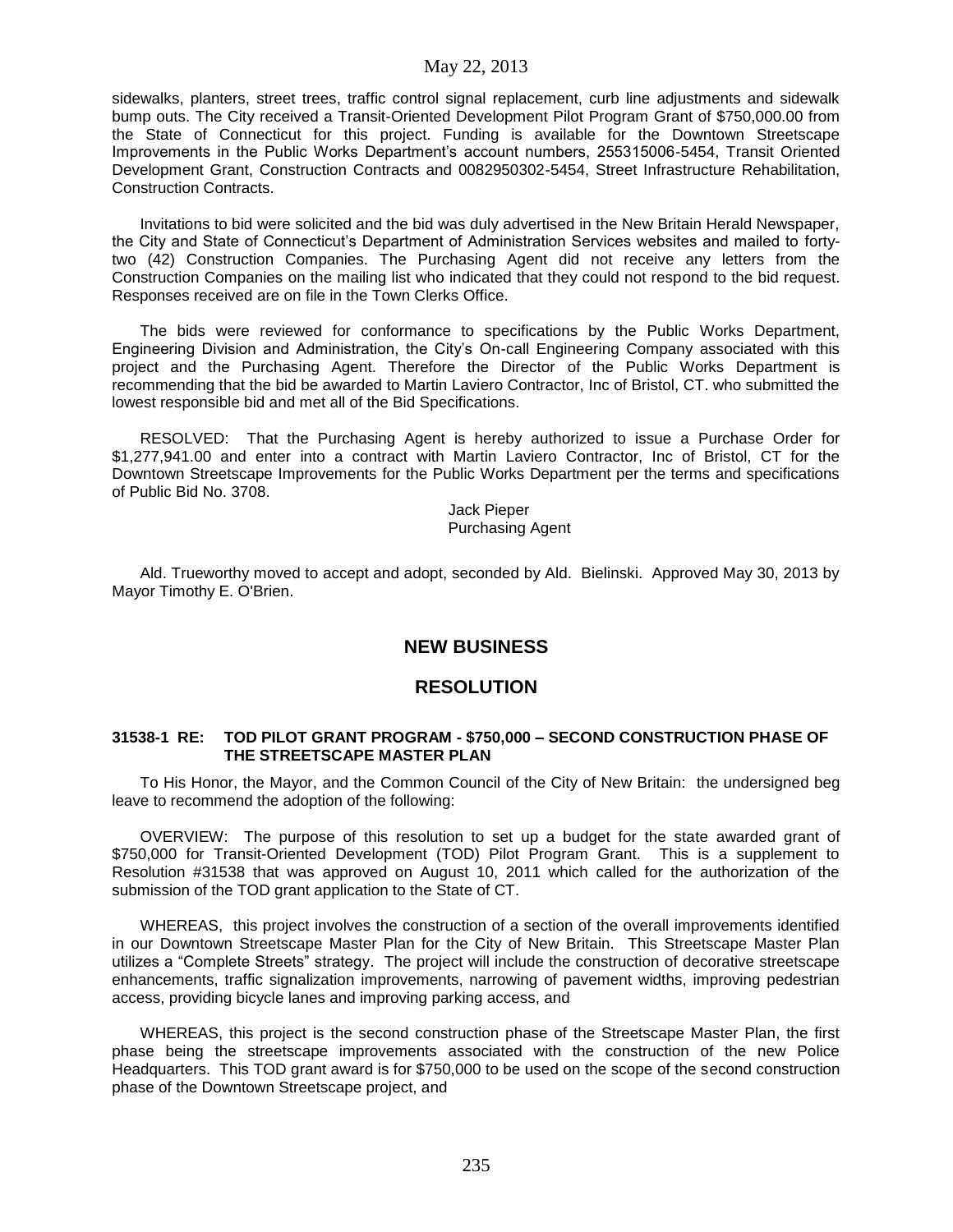THEREFORE BE IT RESOLVED, that a budget amendment be made as follows:

| Account #<br>Revenue:          | <b>Description</b>        | Original<br><b>Budget</b>                                                              | Increase                                                 | Revised<br><b>Budget</b> |
|--------------------------------|---------------------------|----------------------------------------------------------------------------------------|----------------------------------------------------------|--------------------------|
| 255315006-4222                 | State of CT               | \$0                                                                                    | \$750,000                                                | \$750,000                |
| Expenditure:<br>255315006-5454 | Construction<br>Contracts | \$0                                                                                    | \$750,000                                                | \$750,000                |
|                                |                           | Alderman Carlo Carlozzi, Jr.<br>Alderwoman Tonilynn Collins<br>Alderman Wilfredo Pabon | Alderwoman Eva Magnuszewski<br>Alderman Emmanuel Sanchez |                          |

Ald. Carlozzi moved to accept and adopt, seconded by Ald. Collins. So voted. Approved May 30, 2013 by Mayor Timothy E. O'Brien.

# **REPORTS OF STANDING COMMITTEES, BOARDS, COMMISSIONS AND DEPARTMENTS**

# **BOARD OF POLICE COMMISSIONERS**

#### **32234-1 RE: "STOP" SIGN AT THE CORNER OF FIRE HOUSE LANE AND STANLEY STREET**

To His Honor, the Mayor, and the Common Council of the City of New Britain: the undersigned beg leave to report the following:

The Traffic Safety Bureau supervisor did an assessment of this area and found that adequate sight lines exist, no "Stop" sign has ever been installed at this intersection and there has been no accident reported at this location in the last three years. According to the Manual on Uniform Traffic Control Devices (MUTCD), a Stop sign is not warranted at this intersection. The Police Board denied a similar request in October 2009.

The Police Board voted to deny this petition for the installation of a "Stop" sign at the corner of Fire House Lane and Stanley Street.

> Jack W. Ferguson II Clerk of the Board

Ald. Hermanowski moved to accept and refer back to the Board of Police Commissioners, seconded by Ald. Trueworthy. So voted. Approved May 30, 2013 by Mayor Timothy E. O'Brien.

# **NEW BUSINESS**

# **RESOLUTIONS**

## **32307 RE: "PUTTING ON AIRS GRANT" TO THE NEW BRITAIN HEALTH DEPARTMENT – ASTHMA HOME VISITATION PROGRAM**

To His Honor, the Mayor, and the Common Council of the City of New Britain: the undersigned beg leave to recommend the adoption of the following: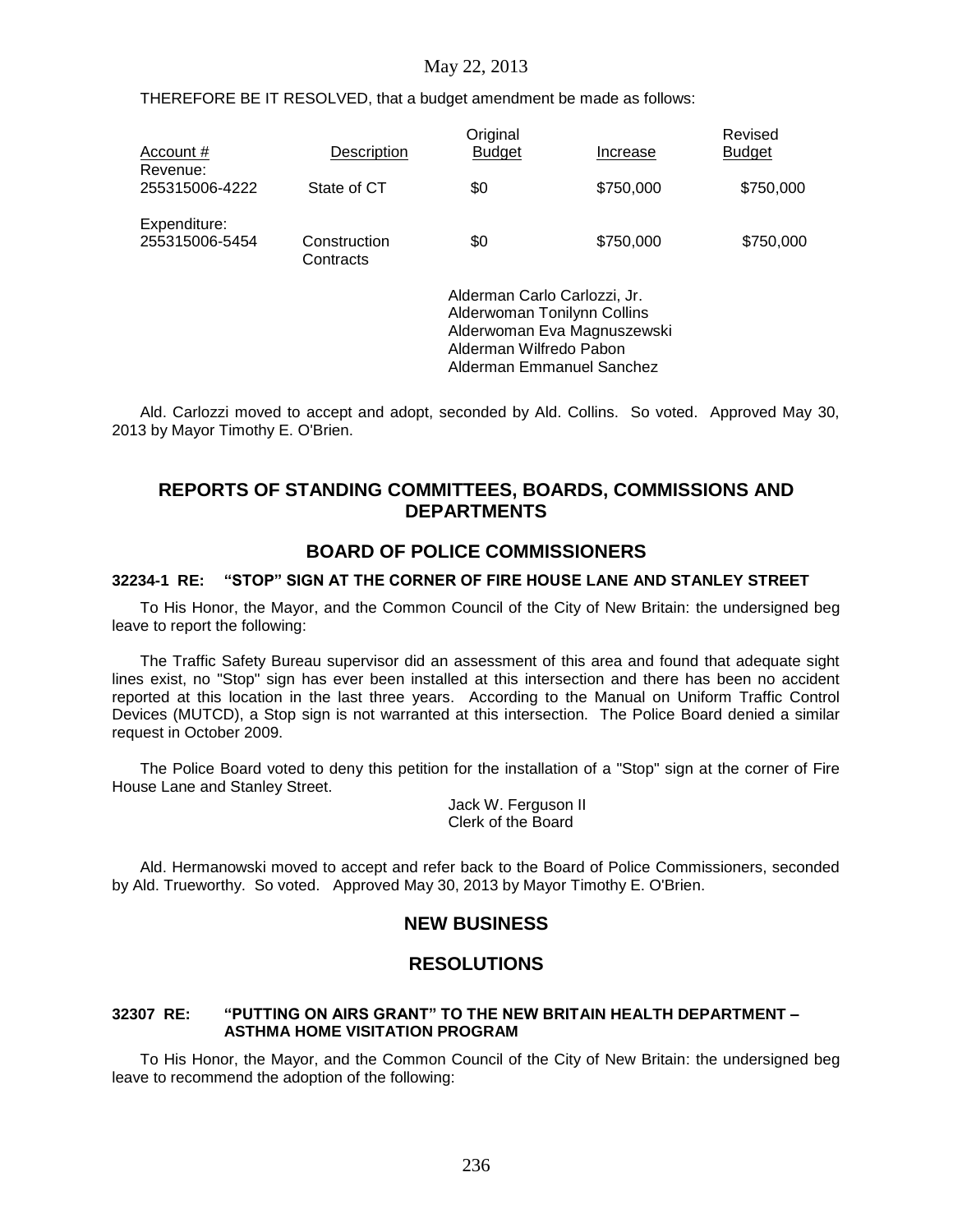WHEREAS; The New Britain Health Department (NBHD),has been providing asthma case management services to the community since 2007, this includes asthma education, environmental home assessment as well as program filings and reporting.

WHEREAS; The NBHD is a member of the Region II Asthma Coalition (RAC). The RAC has received a grant from the State Department of Public Health to conduct the "Putting on Airs Asthma Home Visitation Program". The NBHD participates in this program

WHEREAS; This grant will provide reimbursement for sanitarian hours to assist with the environmental home assessment portion of the program

WHEREAS; Central Connecticut Health District (CCHD), administrator of the "Putting on Airs Grant" will provide compensation to the NBHD on a budgetary basis at the rate of \$33.00/per hour not to exceed two (2) hours per visit up to a total of twenty six (26) visits for the grant period. The funding period for the grant is September 1, 2012 through August 31, 2013. THEREFORE BE IT

RESOLVED, that Timothy O'Brien, Mayor, be and is hereby authorized to enter into a contract on behalf of the City of New Britain for professional services between the Central Connecticut Health District and the New Britain Health Department for the period September 1, 2012, to August 31, 2013.

RESOLVED, that the monies in the amount be appropriated within a special revenue fund as follows:

| NGVGHUGS.<br>223522135-4232     | <b>Central Connecticut Health District</b><br><b>Total Revenue</b> | \$1,716<br>\$1,716 |
|---------------------------------|--------------------------------------------------------------------|--------------------|
| Expenditures:<br>223522135-5121 | <b>Full Time Salaries</b>                                          | \$1,716            |
|                                 | <b>Total Expenditures</b>                                          | \$1,716            |
|                                 | Alderman Adam Platosz                                              |                    |

Revenues:

Alderman David DeFronzo Liaisons

Ald. Platosz moved to accept and adopt, seconded by Ald. Hermanowski. So voted. Approved May 30, 2013 by Mayor Timothy E. O'Brien.

## **32308 RE: GRANT TO N.B. HEALTH DEPT. - \$18,546 OBESITY IN SCHOOL AGE CHILDREN**

To His Honor, the Mayor, and the Common Council of the City of New Britain: the undersigned beg leave to recommend the adoption of the following:

Program Objective: To assess the prevalence and demographics of obesity in school age children at preschool, kindergarten, 6th grade and 9th grade in the City of New Britain. Health Department nurses will extract data from existing Health Assessment forms.

Local Program Operation Department: Health, under the supervision of the Director.

Resolution Purpose: To approve the receipt of grant funding from the State of Connecticut for the grant period of July 1, 2013- June 30, 2014 for the New Britain Health Department.

WHEREAS; the State of Connecticut Department of Public Health has granted the City of New Britain an award in the amount of \$18,546.

WHEREAS; these funds are to be used by the New Britain Health Department to identify clients with health-associated risk factors NOW THEREFORE BE IT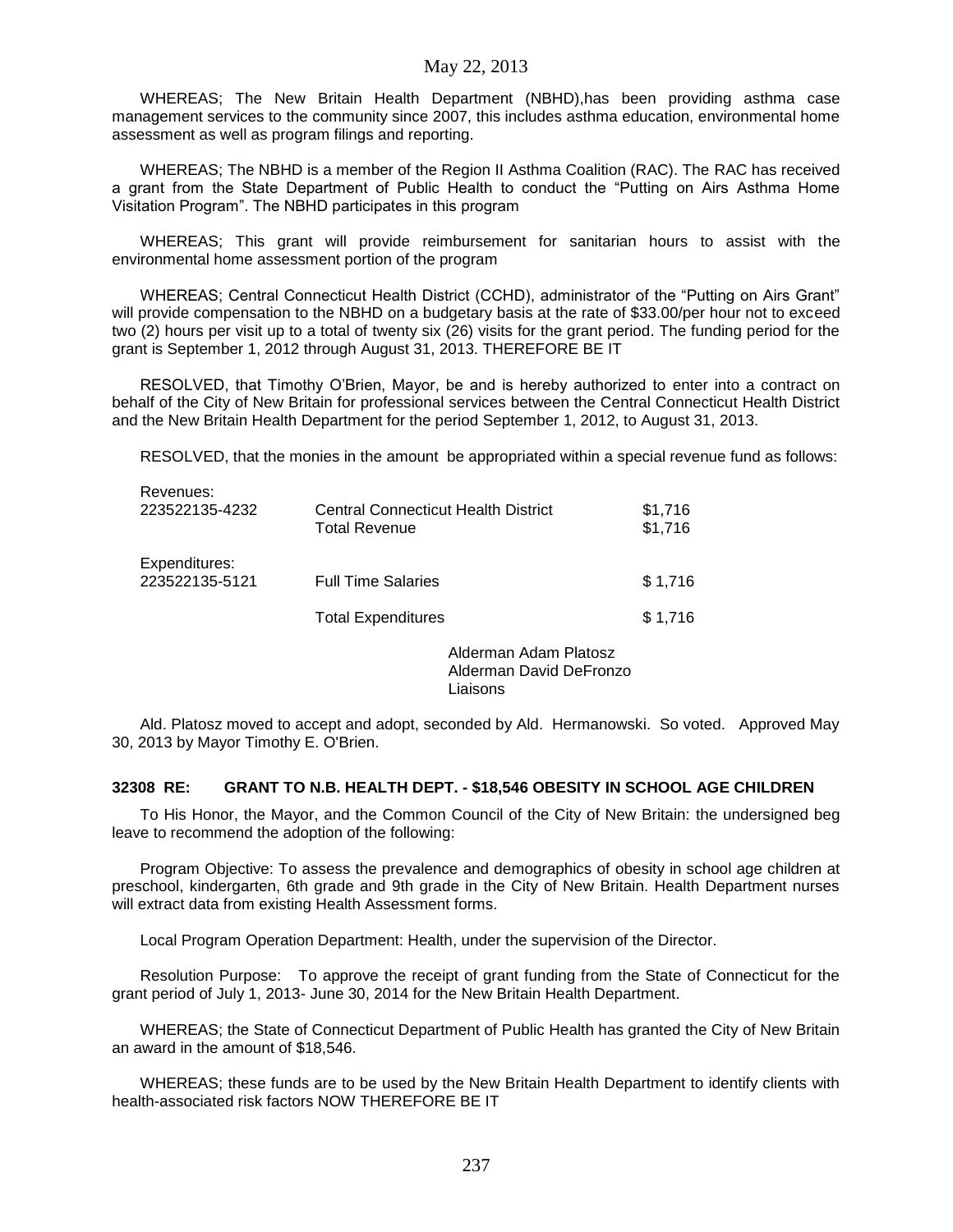RESOLVED, that the Mayor, Timothy O'Brien, be authorized to sign any necessary and appropriate agreements in order to secure the use of such funds. BE IT FURTHER

RESOLVED, that the monies in the amount of \$18,546 be appropriated within a special revenue fund as follows:

| REVENUE:<br>234522110-4222 | Revenue - St of CT           | \$18,546  |
|----------------------------|------------------------------|-----------|
| <b>EXPENDITURES:</b>       |                              |           |
| 234522110-5124             | <b>Part Time Salaries</b>    | \$13,400  |
| 234522110-5231             | Medicare                     | \$<br>200 |
| 234522110-5876             | <b>Administrative Fees</b>   | \$<br>800 |
| 234522110-5611             | <b>Office Supplies</b>       | \$1,346   |
| 234522110-5331             | <b>Professional Services</b> | \$2,800   |
|                            | <b>Total Expenditures</b>    | \$18,546  |

Alderman Adam Platosz Alderman David DeFronzo

Ald. Defronzo moved to accept and adopt, seconded by Ald. Platosz. So voted. Approved May 30, 2013 by Mayor Timothy E. O'Brien.

## **32309 RE: \$5,000 GRANT FROM AMERICAN SAVINGS FOUNDATION TO NEW BRITAIN POLICE DEPT. – EXPLORER POLICE ACADEMY**

To His Honor, the Mayor, and the Common Council of the City of New Britain: the undersigned beg leave to recommend the adoption of the following:

WHEREAS, the American Savings Foundation is an independent charitable foundation, headquartered in New Britain, dedicated to strengthening the community by supporting education, human services, and the arts, with a special emphasis on the needs of children, youth and families, through grants to community organizations, and

WHEREAS, Police Explorer Post 25 is designed to help young men and women decide if law enforcement is a career for them and if so, helps them prepare for it, and

WHEREAS, an Explorer Police Academy that provides a one week "mini police academy", to provide personal and professional development for Explorers and adult advisors, and

WHEREAS, Police Explorer Post 25 needs supplemental funds, in the amount of \$5,000, to send Explorers and advisors to the Explorer Police Academy, and

WHEREAS, that Mayor Timothy O'Brien be authorized to execute all grant documents with the American Savings Foundation on behalf of the City of New Britain for the Police Explorers' summer Explorer Police Academy in the sum of \$5,000, THEREFORE BE IT

RESOLVED, that a sum of \$5,000 be appropriated within the special revenue account structure as follows:

Revenue:

REVENUE:

230211105-4232 Grants and Contributions \$ 5,000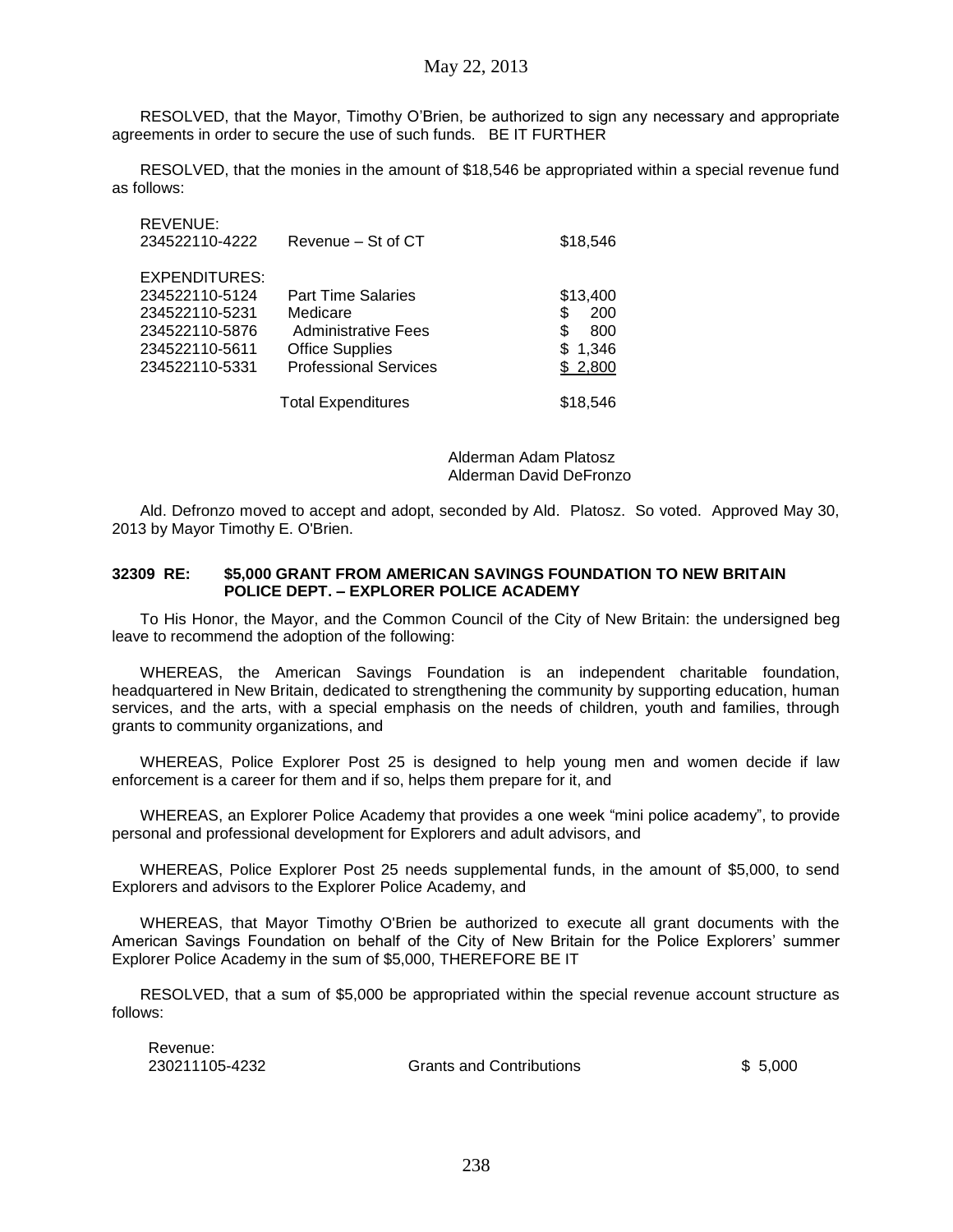Expenditures:

230211105-5337 Fees and Conferences \$ 5,000

Ald. Suzanne Bielinski - Police Liaison Ald. Carlo Carlozzi, Jr. - Police Liaison Ald. Roy Centeno - Police Liaison Ald. Lawrence Hermanowski- Police Liaison Ald. Wilfredo Pabon - Police Liaison Ald. Emmanuel Sanchez - Police Liaison

Ald. Bielinski moved to accept and adopt, seconded by Ald. Sanchez. So voted. Approved May 30, 2013 by Mayor Timothy E. O'Brien.

### **32310 RE: RECOMMENDED LEVY OF 4.2 MILLS MUNICIPAL FISCAL YEAR BEGINNING 07/01/2013 – NEW BRITAIN DOWNTOWN DISTRICT**

To His Honor, the Mayor, and the Common Council of the City of New Britain: the undersigned beg leave to recommend the adoption of the following:

WHEREAS; the New Britain Downtown District was created in 1983 by majority vote of the property owners within the district in accordance with a resolution of the Common Council of the City of New Britain, and as amended by a resolution; and

WHEREAS; by requirement of Chapter of the Connecticut General Statutes and of Section VI, paragraph 1 (a) of the Ordinances establishing the district, the district budget as approved by a general meeting of property owners in the district is to be submitted to the City Treasurer, and a levy upon taxable interests in real property in the district is to be recommended to the Common Council; and

WHEREAS; at a general meeting of district property owners held on May 20, 2013 the attached budget was approved for submission to the City Treasurer; and

WHEREAS; the property owners approved a levy upon taxable interests of 4.2 mills (up from 3.7 mills) for the municipal fiscal year beginning July 1, 2013, NOW, THEREFORE, BE IT

RESOLVED; that the Common Council of the City of New Britain acknowledges receipt of the budget for the New Britain Downtown District for the fiscal year beginning July 1, 2013 and ending on June 30, 2014, as approved by a majority of the property owners of this municipal special services district established within the boundaries of the City of New Britain; and BE IT FURTHER

RESOLVED; that in accordance with Section 7-339r(d) of the Connecticut General Statutes, the Common Council shall impose the recommended levy of 4.2 mills for the municipal fiscal year beginning July 1, 2013, on the taxable interest in real property in such district, as described in Section III, paragraph 1 of the ordinance establishing the district, and such levy shall be in addition to the regular municipal levy for the benefit of the district.

#### Alderman Wilfredo Pabon

Ald. Pabon moved to accept and adopt, seconded by Ald. Collins. So voted. Approved May 30, 2013 by Mayor Timothy E. O'Brien.

#### **32311 RE: AUTHORIZING THE PURCHASING AGENT TO ISSUE PURCHASE ORDER TO ALL STATES ASPHALT, INC. FOR BITUMINOUS PAVEMENT REHABILITATION OF CITY STREETS**

To His Honor, the Mayor, and the Common Council of the City of New Britain: the undersigned beg leave to recommend the adoption of the following: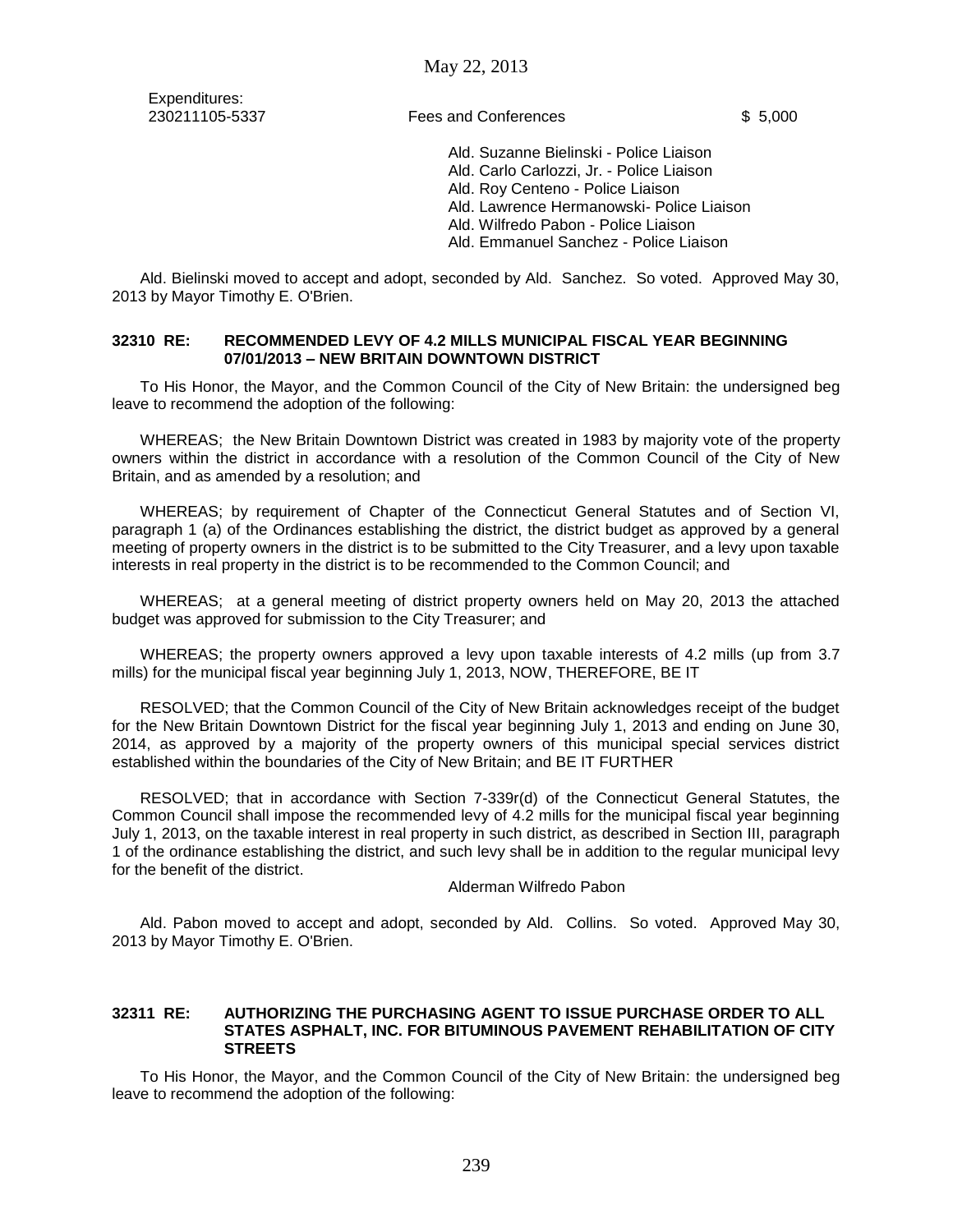Whereas, The Department of Public Works is responsible for the maintenance of City streets; and

Whereas, Specialized methods of Pavement Rehabilitation are currently available that will result in extended pavement life and significant cost savings over time for roadways that are not yet in need of milling and pavement overlay. This process was utilized during the 2012 construction season and to date the DPW is satisfied with the results. In the 2013 construction season the process will be utilized to rehabilitate twenty-two City streets; and

Whereas, The process is "20% Asphalt Rubber Surface Treatment"; and

Whereas, This specialized work which is performed by All-State Asphalt will result in a cost savings of approximately \$250,000 as compared to the cost of milling and paving the twenty-two streets; and

Whereas, funding for this work is available in the Infrastructure Bond account number 0082950302- 5454;

Therefore, Be It Resolved, that the Common Council authorizes the Purchasing Agent to issue a purchase orders to All States Asphalt, Inc. in the amount of \$298,300

> Ald. Eva Magnuszewski Ald. Tonilynn Collins Ald. Wilfred Pabon Ald. Carl Carlozzi, Jr. Ald. Emmanuel Sanchez

Ald. Magnuszewski moved to accept and adopt, seconded by Ald. Sanchez. So voted. Approved May 30, 2013 by Mayor Timothy E. O'Brien.

### **32312 RE: BITUMINOUS PAVING AND MILLING OF CITY STREETS, PARKING LOTS, PARK ROADS ETC.**

To His Honor, the Mayor, and the Common Council of the City of New Britain: the undersigned beg leave to recommend the adoption of the following:

WHEREAS, The State of Connecticut went out for public bid for Bituminous Paving and Bituminous Material and awarded the contracts, State of Connecticut's Contract #12PSX0370 and #12PSX0372, respectively, to the lowest bidders in April and May 2013; and

WHEREAS, The State of Connecticut went out for public bid for Milling of Bituminous Concrete on Road and Bridges and awarded Contract #12PSX0390 to the lowest bidder in May 2013; and

WHEREAS, The Public Works Department has historically used the State of Connecticut's contract pricing in accordance with the City's Code of Ordinances, Chapter 2, Article VIII, Division 1 Sections 2- 538 (a) and (b), taking advantage of the low bid prices associated with these contracts; and

WHEREAS, By the Public Works Department scheduling their street paving projects with the companies who can meet the lowest bids to the State of Connecticut it will assure that the City's street paving projects will begin early in the season; and

WHEREAS, \$1.6m dollars is available in the Street Infrastructure Bond account number 0082950302-5454, therefore, be it

RESOLVED, that the Public Works Department is hereby authorized to schedule with the companies who can meet the lowest bid prices of the Bituminous Paving, Bituminous Material and Milling under the Contracts for the State of Connecticut's Cooperative Program for the milling and paving of City streets, parking lots, park roads and other similar uses for 2013.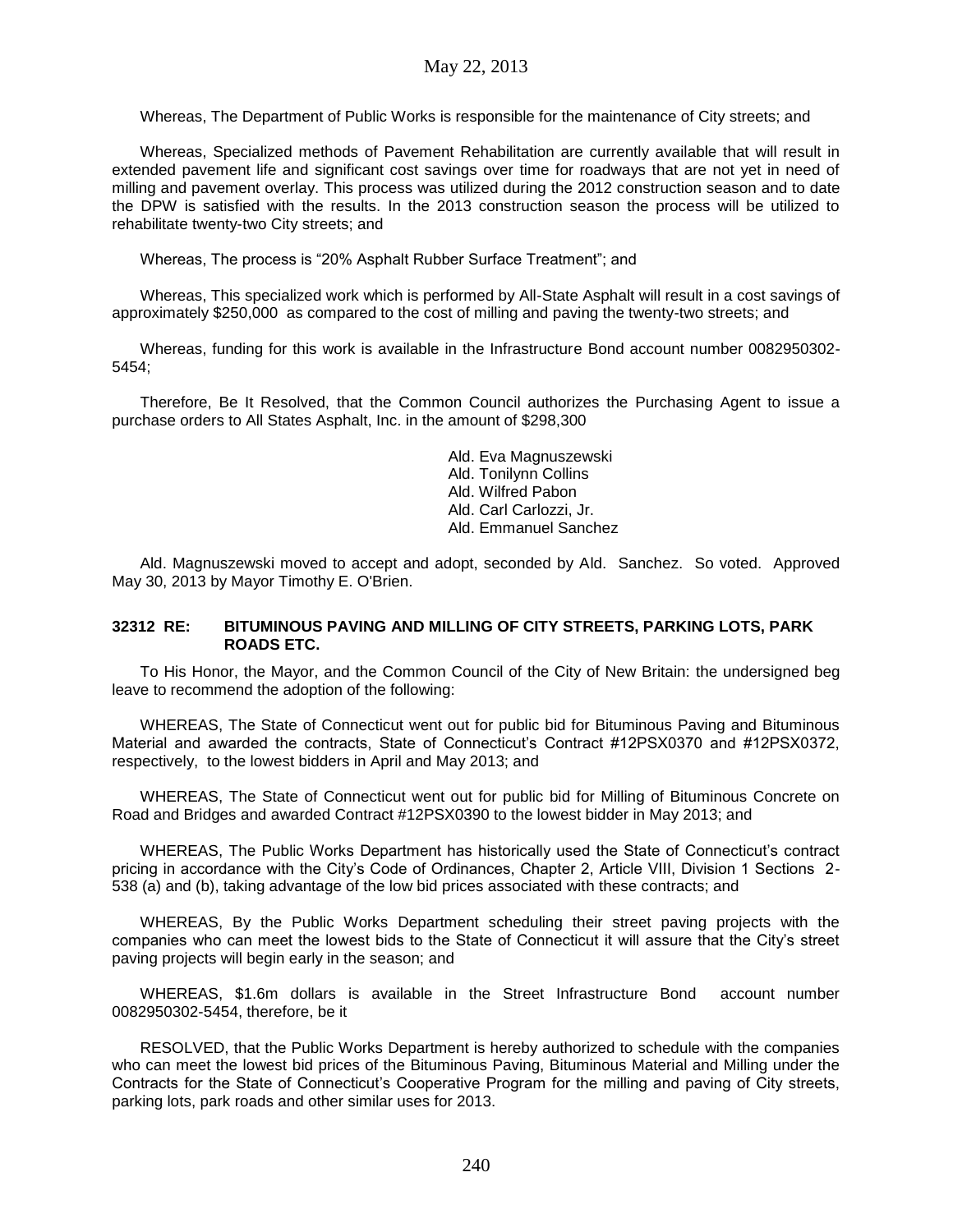Alderwoman Tonilynn Collins Alderwoman Eva Magnuszewski Alderman Carlo Carlozzi, Jr. Alderman Wilfredo Pabon Alderman Emmanuel Sanchez

Ald. Collins moved to accept and adopt, seconded by Ald. Pabon. So voted. Approved May 30, 2013 by Mayor Timothy E. O'Brien.

## **32188-1 RE: STORM CHARLOTTE COMMITTEE – ADDITIONAL 30 DAYS TO MAKE A REPORT TO COUNCIL**

To His Honor, the Mayor, and the Common Council of the City of New Britain: the undersigned beg leave to recommend the adoption of the following:

WHEREAS, on February 27, 2013 the Common Council, by a unanimous vote, established a committee to review the city's response to Storm Charlotte and the efficiency of the city's emergency operations system.

WHEREAS, the committee has held three public hearings and spoken to a number of city leaders, department heads and emergency response professionals; and

WHEREAS, committee members have asked the Common Council for additional time to compile information and make recommendations for the future; now, therefore, be it

RESOLVED, That the storm committee shall have an additional 30 days to make its report to the Common Council.

## Alderman David DeFronzo Alderman Jamie Giantonio

Ald. DeFronzo moved to accept and adopt, seconded by Ald. Giantonio. So voted. Approved May 30, 2013 by Mayor Timothy E. O'Brien.

#### **32313 RE: CONNECTICUT STATE GRANT FOR PRESERVATION OF HISTORICAL DOCUMENTS BUDGET AMENDMENT - \$7,100.00**

To His Honor, the Mayor, and the Common Council of the City of New Britain: the undersigned beg leave to recommend the adoption of the following:

WHEREAS, the State of Connecticut passed into law, Public Act 00-146, an "Act Concerning Real Estate Filings and Preservation of Historical Documents" which took effect July 1, 2000; and,

WHEREAS, this legislation established a "Historic Document Preservation Account" for the "Preservation and Management of Historic Documents" ; and,

WHEREAS, Public Act 00-146 authorizes a grant starting July 2001; and,

WHEREAS, the City of New Britain has applied for a \$6,500 grant for the period of July 1, 2013 to June 30, 2014; now therefore be it,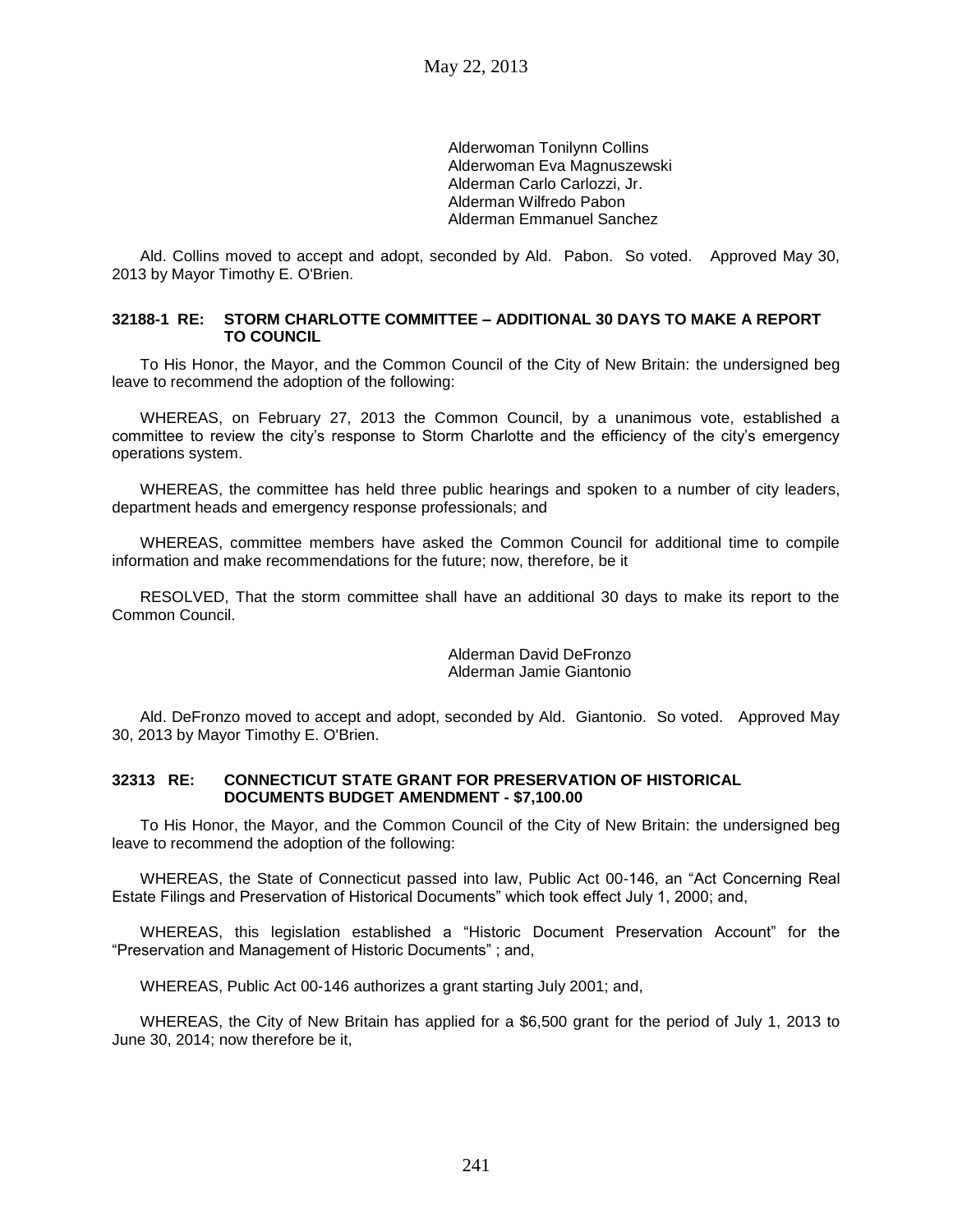RESOLVED: That Mayor Timothy O'Brien is empowered to execute and deliver in the name and on behalf of this municipality a contract with the Connecticut State Library for a Historic Documents Preservation Grant; and

RESOLVED: that the City of New Britain, hereby adopts as its policy to support the nondiscrimination agreements and warranties required under the Connecticut General Statutes § 4a-60(a)(1) and §4a-60a(a)(1), as amended in State of Connecticut Public Act 07-245 and sections  $9(a)(1)$  and  $10(a)(1)$  of Public Act 07-142; and be it further

RESOLVED; that a budget amendment in the amount of \$6,500 be appropriated within the city's Special Revenue Fund entitled "Historical Records Retention" established for this purpose and amend the remaining amount of \$600 to the existing budget for a total of \$7,100 to meet the needs of the department as follows:

|                 | <b>INCREASE ESTIMATED REVENUE</b>                |         |
|-----------------|--------------------------------------------------|---------|
| #249108101-4222 | State of Connecticut Historic Preservation Grant | \$6,500 |
| #249108101-4561 | Document Preservation (Town)                     | 600     |
|                 | Total                                            | \$7,100 |
|                 | INCREASE EXPENDITURE BUDGET                      |         |
| #249108101-5331 | <b>Professional Services</b>                     | \$6,000 |
| #249108101-5659 | <b>Operating Materials &amp; Supplies</b>        | 1,100   |
|                 |                                                  | \$7.100 |

Alderman Carlo Carlozzi Jr.

Ald. Carlozzi moved to accept and adopt, seconded by Ald. Bielinski. So voted. Approved May 30, 2013 by Mayor Timothy E. O'Brien.

Ald. Trueworthy moved the Council enter into Executive Session to discuss contract negotiations regarding resolution 32315 and that the Mayor, Atty. Feigenbaum, Atty. King, and Atty. Carrier accompany them. Motion seconded by Ald. Bielinski. Roll call vote – all members voted in favor. Executive Session began at 9:41 p.m.

The Council voted to return to order at 10:15 p.m. on motion of Ald. Trueworthy, seconded by Ald. Collins.

### **32315 RE: SALE OF TAX LIENS, WATER AND SEWER USAGE AND FIRE PROTECTION LIENS TO SILO VENTURES, LLC**

To His Honor, the Mayor, and the Common Council of the City of New Britain: the undersigned beg leave to recommend the adoption of the following:

WHEREAS; The City of New Britain has commenced a legal action to foreclose Real Property Tax Liens for taxes due on the Grand Lists of 10/1/2005, 10/1/2006, 10/1/2007, 10/1/2008, 10/1/2009 and the first half of 10/1/2010 and the Water and Sewer Usage and Fire Protection Liens through December 31, 2011, Docket No. HHB-CV-08 5006457 S against real property known as 206 Newington Avenue; and

WHEREAS; The total outstanding sum of the Liens relating to the Grand Lists of 10/1/2005, 10/1/2006. 10/1/2007, 10/1/2008, 10/1/2009 and the first half of 10/1/2010 and the Water and Sewer Usage and Fire Protection Liens through December 31, 2011 being foreclosed in the Foreclosure Action are in the amount of \$465,184,28; and

WHEREAS; The owner of Marsam Metal Finishing ,Jonathan Scalise, President and managing member of Silo Ventures, LLC desires to purchase the City's interest in the Liens relating to the Grand Lists of 10/1/2005, 10/1/2006, 10/1/2007, 10/1/2008, 10/1/2009 and the first half of 10/1/2010 and the Water and Sewer Usage and Fire Protection Liens through December 31, 2011 being foreclosed for the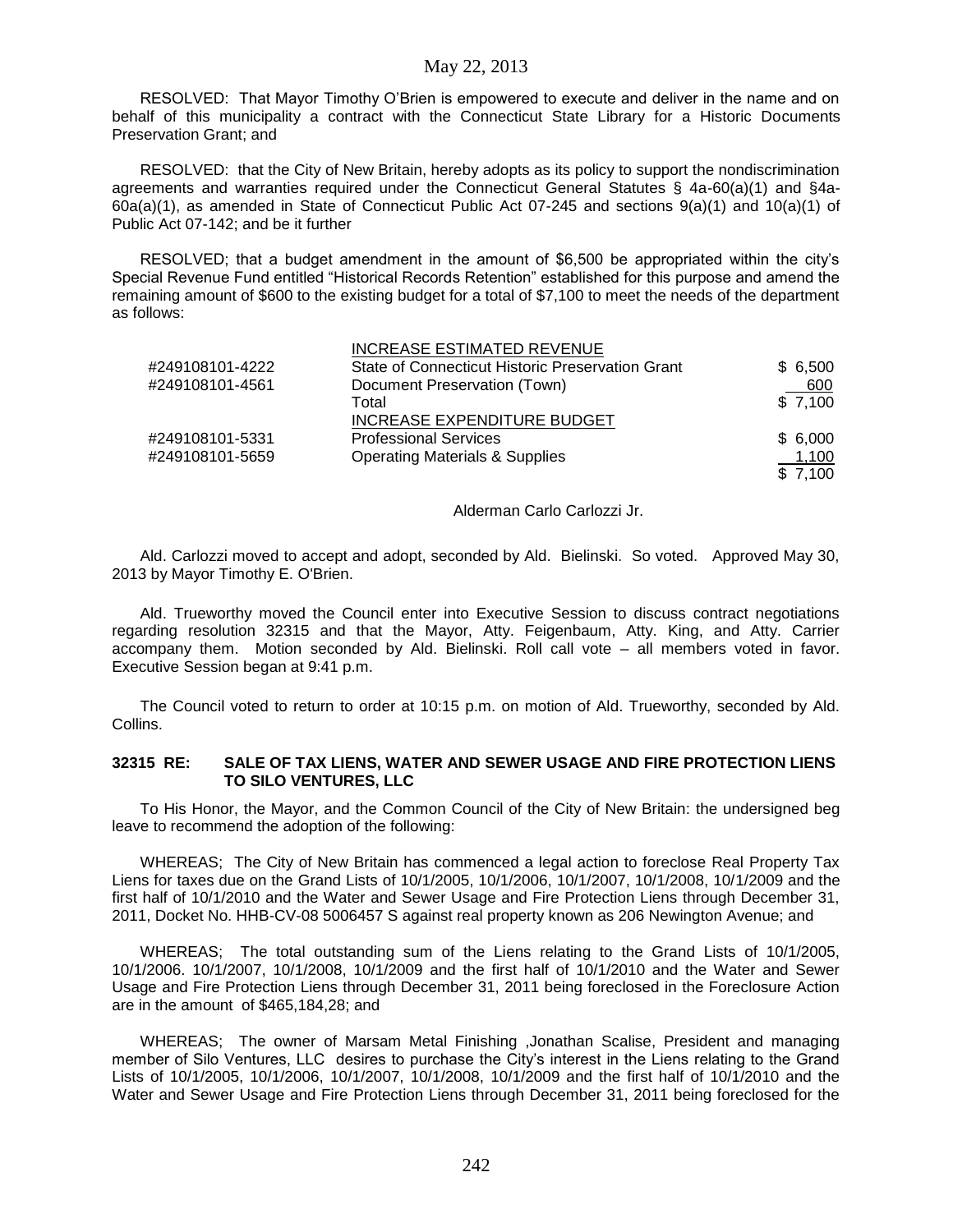sum of \$175,000.00, substitute himself as Plaintiff in the Foreclosure Action, and use his best efforts to be the successful bidder at the upcoming Committee sale of the Premises on June 8, 2013; and

WHEREAS; Marsam Metal Finishing intends to relocate his existing New Britain business to the premises and expects to expand his manufacturing workforce in the City; and

WHEREAS; The contemplated improvements to the Premises will significantly improve the decrepit condition of the premises and bring long-awaited improvement to the neighborhood; and

WHEREAS; If Silo Ventures, LLC is the successful bidder they shall pay all the outstanding taxes due and payable for the second half of the October 1, 2010 Grand List going forward and all Water, Sewer, Fire Protection cost subsequent to December 31, 2011;NOW, THEREFORE, BE IT

RESOLVED; That Tim O'Brien, Mayor be and hereby authorized to execute on behalf of the City of New Britain the sale of tax liens for the Grand Lists of 10/1/2005, 10/1/2006, 10/1/2007. 10/1/2008, 10/1/2009 and first half of 10/1/2010 and Water and Sewer Usage and Fire Protection Liens through December 31, 2011 to Silo Ventures, LLC and to execute all documents necessary for the conveyance of said liens at a sale price of not less than One Hundred Seventy Five Thousand (\$175,000).

#### Alderman Michael Trueworthy

Ald. Trueworthy moved to accept and adopt, seconded by Ald. Bielinski. So voted. Approved May 23, 2013 by Mayor Timothy E. O'Brien.

### **32316 RE: CONTRACT WITH CGI COMMUNICATIONS TO PRODUCE STREAMING ONLINE VIDEOS HIGHLIGHTING NEW BRITAIN**

To His Honor, the Mayor, and the Common Council of the City of New Britain: the undersigned beg leave to recommend the adoption of the following:

Whereas, the City wishes to launch a new program that will have a significant impact on the promotion of our wonderful community, and

Whereas, the services to be rendered will be free of charge and has been offered to a select few municipalities on a first come, first serve basis, and

Whereas, CGI Communications is a leader in online marketing solutions, working with thousands of communities and businesses nationwide. With an easily viewable interface on the official city website (www.newbritainct.gov) their video program will encourage viewers to learn more about area attractions, economic development opportunities, quality of life, and

Whereas, the city's official web site will also be featured on Relocate.org, the largest relocation network in the nation. The City of New Britain is dedicated to highlighting the advantages of living and working in our community, and

Therefor Be It Resolved, that the Mayor be granted authority to enter into a no-cost three year agreement with CGI Communications to produce a series of streaming online videos highlighting all our community has to offer its residents, visitors, and businesses.

> Common Council President Pro-Tempore, Michael Trueworthy

Ald. Trueworthy moved to accept and adopt, seconded by Ald. Bielinski. So voted. Approved May 23, 2013 by Mayor Timothy E. O'Brien.